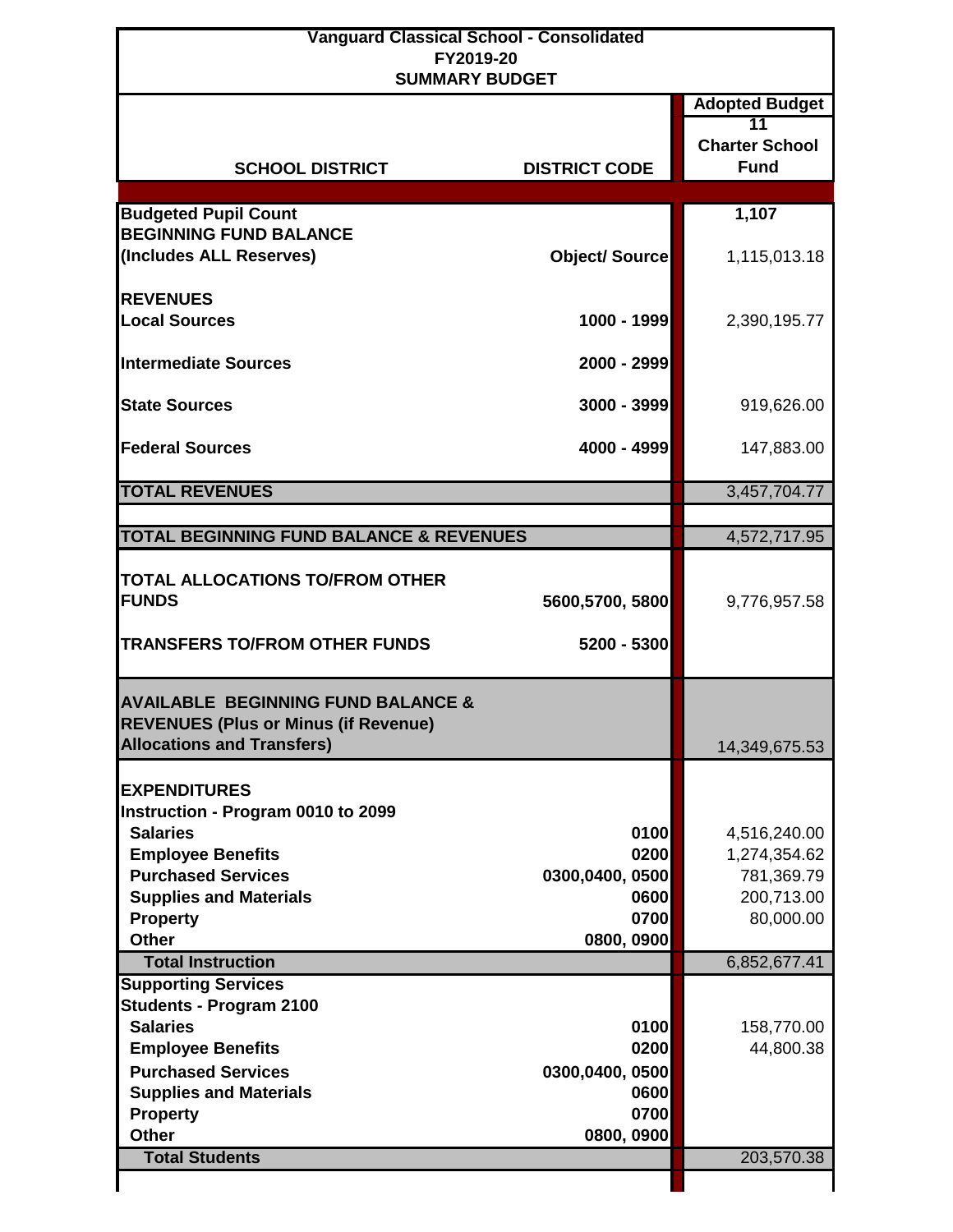|                                                            |                      | <b>Adopted Budget</b> |
|------------------------------------------------------------|----------------------|-----------------------|
|                                                            |                      | 11                    |
|                                                            |                      | <b>Charter School</b> |
| <b>SCHOOL DISTRICT</b>                                     | <b>DISTRICT CODE</b> | <b>Fund</b>           |
| <b>Instructional Staff - Program 2200</b>                  |                      |                       |
| <b>Purchased Services</b>                                  | 0300,0400, 0500      | 24,000.00             |
| <b>Total Instructional Staff</b>                           |                      | 24,000.00             |
| <b>General Administration - Program 2300</b>               |                      |                       |
| <b>Salaries</b>                                            | 0100                 |                       |
| <b>Employee Benefits</b>                                   | 0200                 |                       |
| <b>Purchased Services</b>                                  | 0300,0400, 0500      | 394,636.89            |
| <b>Supplies and Materials</b>                              | 0600                 |                       |
| <b>Property</b>                                            | 0700                 |                       |
| <b>Other</b>                                               | 0800, 0900           | 49,000.00             |
| <b>Total School Administration</b>                         |                      | 443,636.89            |
|                                                            |                      |                       |
| <b>School Administration - Program 2400</b>                |                      |                       |
| <b>Salaries</b>                                            | 0100                 | 825,790.00            |
| <b>Employee Benefits</b>                                   | 0200                 | 233,014.48            |
| <b>Purchased Services</b>                                  | 0300,0400, 0500      | 121,000.00            |
| <b>Supplies and Materials</b>                              | 0600                 | 67,000.00             |
| <b>Property</b>                                            | 0700                 |                       |
| <b>Other</b>                                               | 0800, 0900           |                       |
| <b>Total School Administration</b>                         |                      | 1,246,804.48          |
|                                                            |                      |                       |
| <b>Business Services - Program 2500</b><br><b>Salaries</b> | 0100                 | 123,000.00            |
| <b>Employee Benefits</b>                                   | 0200                 | 34,707.11             |
| <b>Purchased Services</b>                                  | 0300,0400, 0500      | 281,800.00            |
| <b>Supplies and Materials</b>                              | 0600                 |                       |
| <b>Property</b>                                            | 0700                 |                       |
| Other                                                      | 0800, 0900           |                       |
| <b>Total Business Services</b>                             |                      | 439,507.11            |
|                                                            |                      |                       |
| <b>Operations and Maintenance - Program 2600</b>           |                      |                       |
| <b>Salaries</b>                                            | 0100                 | 25,000.00             |
| <b>Employee Benefits</b>                                   | 0200                 | 7,054.29              |
| <b>Purchased Services</b>                                  | 0300,0400, 0500      | 3,130,182.00          |
| <b>Supplies and Materials</b>                              | 0600                 |                       |
| <b>Property</b>                                            | 0700                 |                       |
| <b>Other</b>                                               | 0800, 0900           |                       |
| <b>Total Operations and Maintenance</b>                    |                      | 3, 162, 236. 29       |
| <b>Student Transportation - Program 2700</b>               |                      |                       |
| <b>Total Student Transportation</b>                        |                      | 0.00                  |
|                                                            |                      |                       |
| <b>Central Support - Program 2800</b>                      |                      |                       |
| <b>Purchased Services</b>                                  | 0300,0400,0500       | 91,446.40             |
| <b>Total Central Support</b>                               |                      | 91,446.40             |
|                                                            |                      |                       |
| <b>Other Support - Program 2900</b>                        |                      |                       |
| <b>Total Other Support</b>                                 |                      | 0.00                  |
|                                                            |                      |                       |